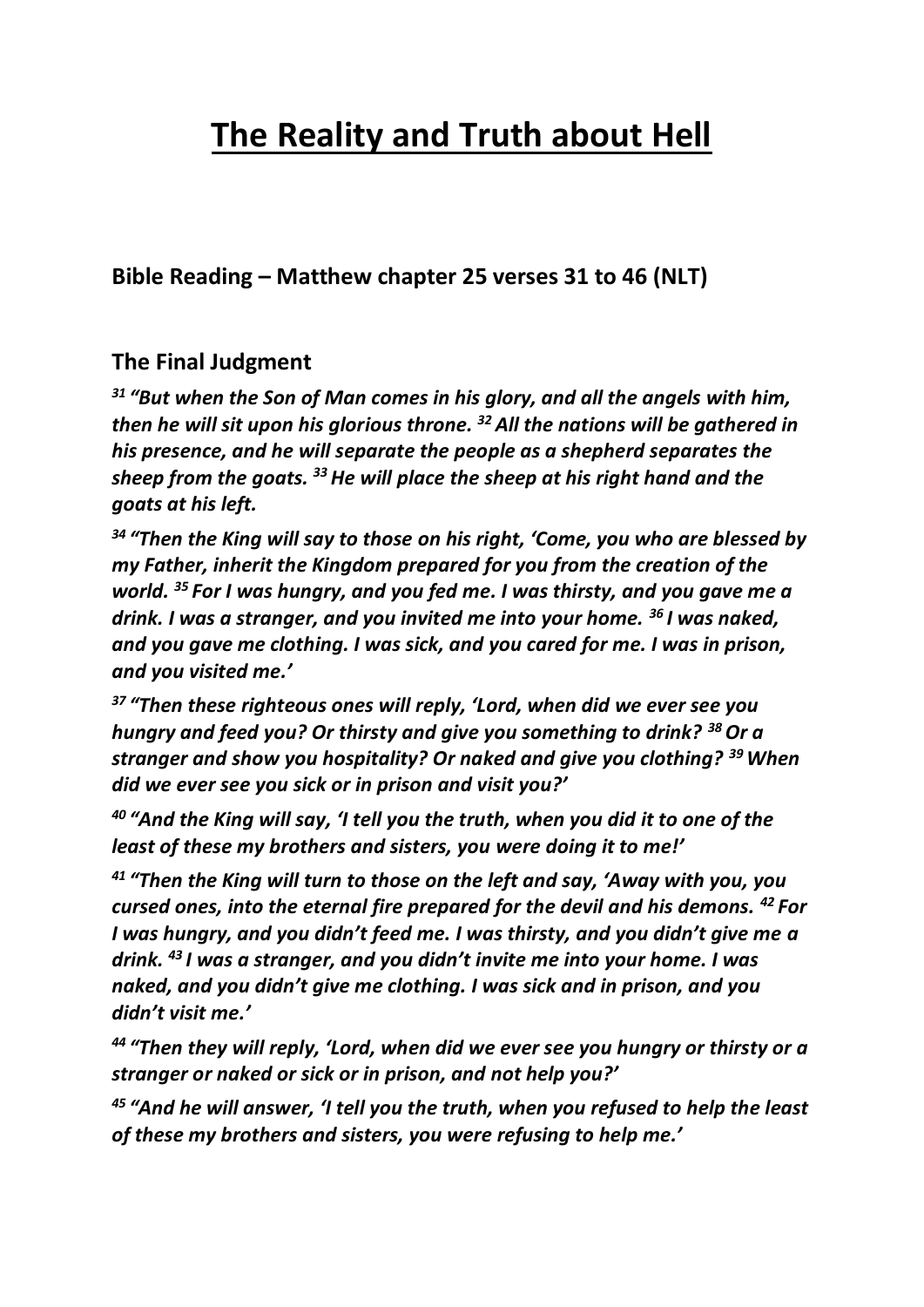## *<sup>46</sup> "And they will go away into eternal punishment, but the righteous will go into eternal life."*

## **SERMON**

Last month we looked at John chapter 3.

I talked about the need to be born again; we saw what this meant; and Jesus told us clearly in that chapter of the Bible that if we are not born again *'no one can enter the kingdom of God and no one can see the kingdom of God'.*

We also read in the same chapter that *'Anyone who believes in God's Son has eternal life. Anyone who doesn't obey the Son will never experience eternal life but remains under God's angry judgment.'*

I talked about confessing our sins (admitting them to God) and repenting (turning away from them) – back to God's ways.

In the last few weeks it occurred to me that this might have raised some questions in peoples' minds.

Some of us might be thinking: what if I am not born again? What if I do not believe that Jesus is the Son of God and I do not believe that He is the only way to salvation? And what if I do not obey His teaching? What if there are sins in my life I have not admitted to God and what if I have not repented of those sins?

If I haven't obeyed the Son, what does it mean to 'remain under God's angry judgement'?

What is my fate then when I die?

Today I want to look at God's answer to these kind of questions.

As I said earlier I am going to share with you what many would consider is a very hard teaching.

What I want to share with you is what the Bible's answer is to those questions.

We are getting older by the minute and, because of the rapid increase of things happening in the world that are foretold in the Bible; and because of unprecedented global chaos and financial collapse in various countries, many feel Jesus could return at any moment.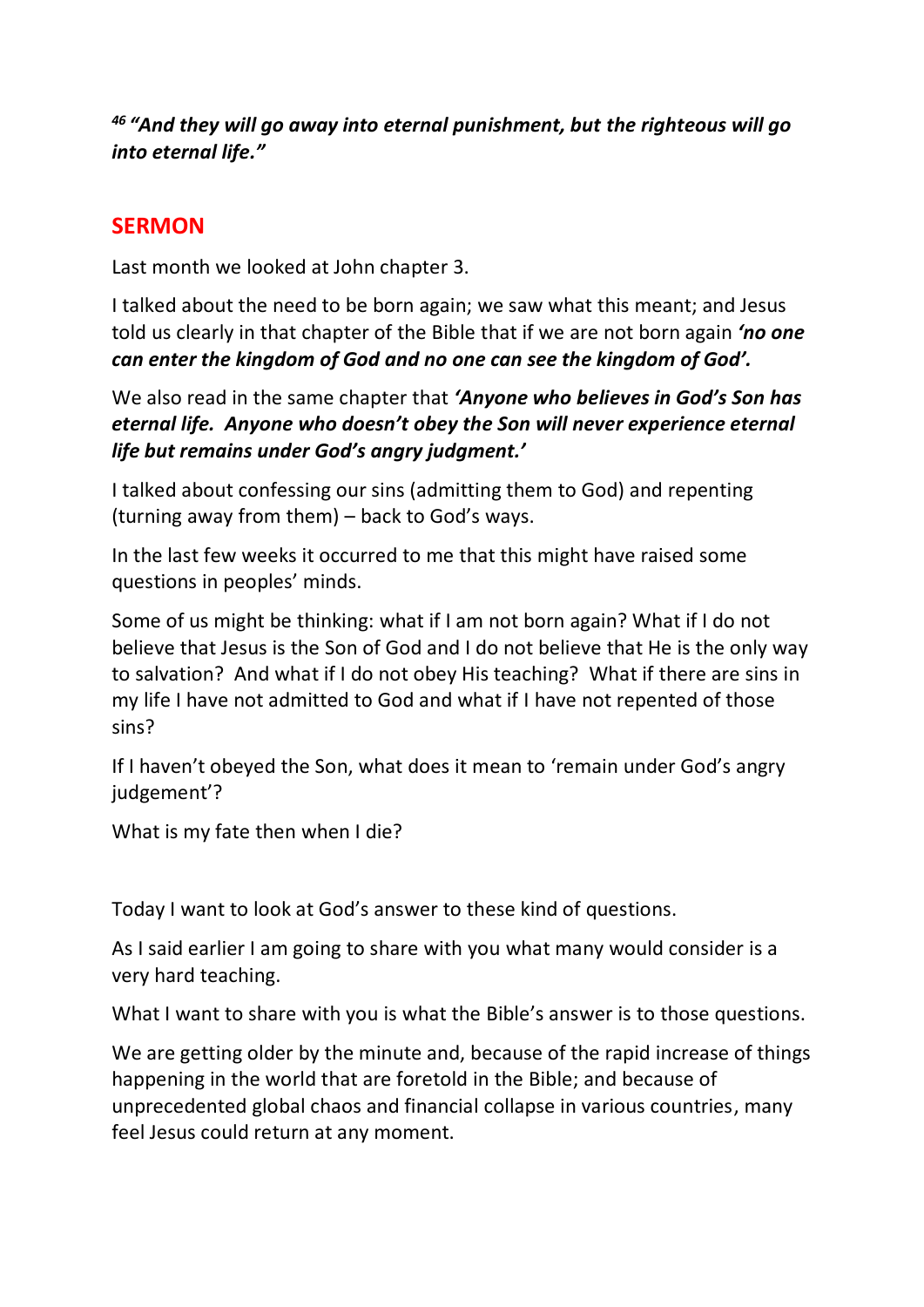If we do not know what the Bible says and do something about it before Jesus returns or we die, it will be too late! Once we have died, there is no further opportunity to repent and be saved.

In his book 'Mere Christianity', that amazing man of God, CS Lewis, who, like Jesus, sometimes exaggerated to make a point, said this in the context of sin – things we do that are displeasing to God:

*'If anyone thinks that Christians regard unchastity as the supreme vice, he is quite wrong. The sins of the flesh are bad, but they are the least bad of all sins. All the worst pleasures are purely spiritual: (for example) the pleasure of putting other people in the wrong, of bossing and patronising, of being a spoil sport, and back-biting; the pleasures of power, of hatred.'*

He then says this: *'That is why a cold, self-righteous prig who goes regularly to church may be far nearer to hell than a prostitute. But, of course, it is better to be neither.'*

I wonder if people would buy his books if he had written this today? Isn't it more likely that people would buy a book telling them there is no such place as hell and that we are all going to heaven when we die?

In any case, how could he think this? How could he write in his book that some church-goers could be nearer to hell than a prostitute? Could he be right?

Well, maybe he had just read this Scripture before he wrote down his thoughts in his book.

In Luke chapter 18 v 9 to 14 we read this

*<sup>9</sup> Then Jesus told this story to some who had great confidence in their own righteousness and scorned everyone else: <sup>10</sup> "Two men went to the Temple to pray. One was a Pharisee, and the other was a despised tax collector. <sup>11</sup> The Pharisee stood by himself and prayed this prayer: 'I thank you, God, that I am not a sinner like everyone else. For I don't cheat, I don't sin, and I don't commit adultery. I'm certainly not like that tax collector! <sup>12</sup> I fast twice a week, and I give you a tenth of my income.'*

<sup>13</sup> "But the tax collector stood at a distance and dared not even lift his eyes to *heaven as he prayed. Instead, he beat his chest in sorrow, saying, 'O God, be merciful to me, for I am a sinner.'*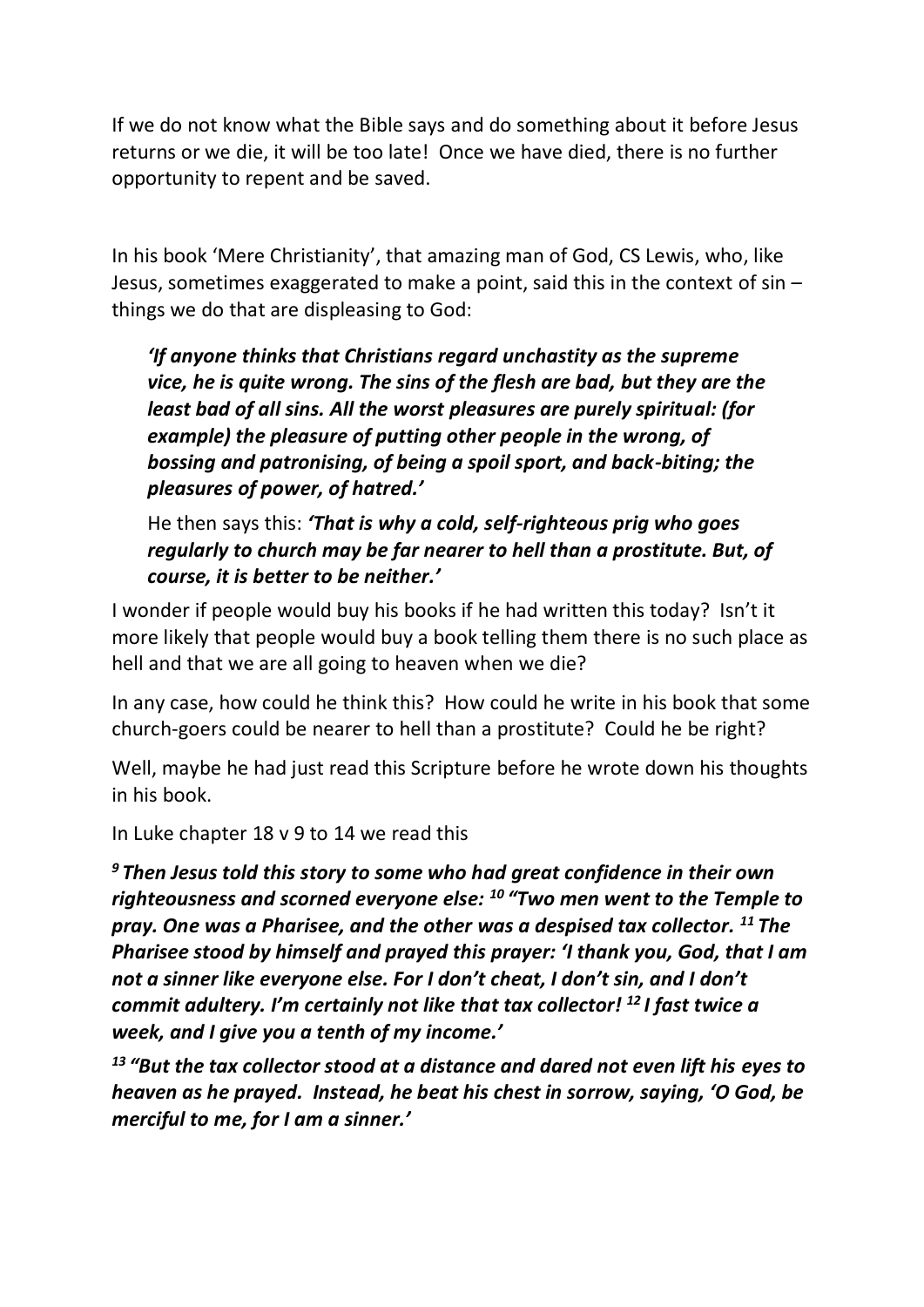#### *I tell you, this sinner, not the Pharisee, returned home justified before God. For those who exalt themselves will be humbled, and those who humble themselves will be exalted."*

I am sure that most of us prefer a comforting, reassuring message from our preachers and Christian writers and such a message is fine if it's sincere, but today I have a hard message of truth to share with you.

As you heard Michele read earlier from J C Ryle's Book - he said:

## *'I entreat you to beware of any ministry which does not plainly teach the reality and eternity of hell. Such a ministry may be soothing and pleasant, but it is far more likely to lull you to sleep, than to lead you to Christ.'*

The message today is not my message but The Bible's message. I want you to check everything you hear me say each month, with the Word of God. If I am in error, please tell me so I can stand corrected and confess my sin.

In today's Bible reading from Matthew's Gospel there are some things especially worthy of note.

First, note who is speaking to us. **Jesus**, the Son of God is speaking to us, not Matthew – Matthew is the author of the book, although God is the author of the Bible.

I think you will agree that it's a good idea that we take note of what Jesus says. After all, in John 14 we read '*He (Jesus) is the truth'.*

Men and women (us) - we can tell lies, Jesus however can only speak the truth.

Jesus is telling us clearly that there are one of only two places where we will go when we die.

You see, we live in a body, we have a soul, but the real you and me is a spirit. So when our body dies, which one day it must, our spirit and soul come out of our body, and will go 'somewhere', pending the resurrection of our mortal bodies at the last day, when our resurrected bodies will join with our soul and spirit and stand before the judgement seat of Christ.

The place we go before we are judged, will not be somewhere on this planet. And how this all happens and the detail of it all remains a mystery, but be that as it may.

Paul tells us part of this mystery in 1 Corinthians chapter 15. He says: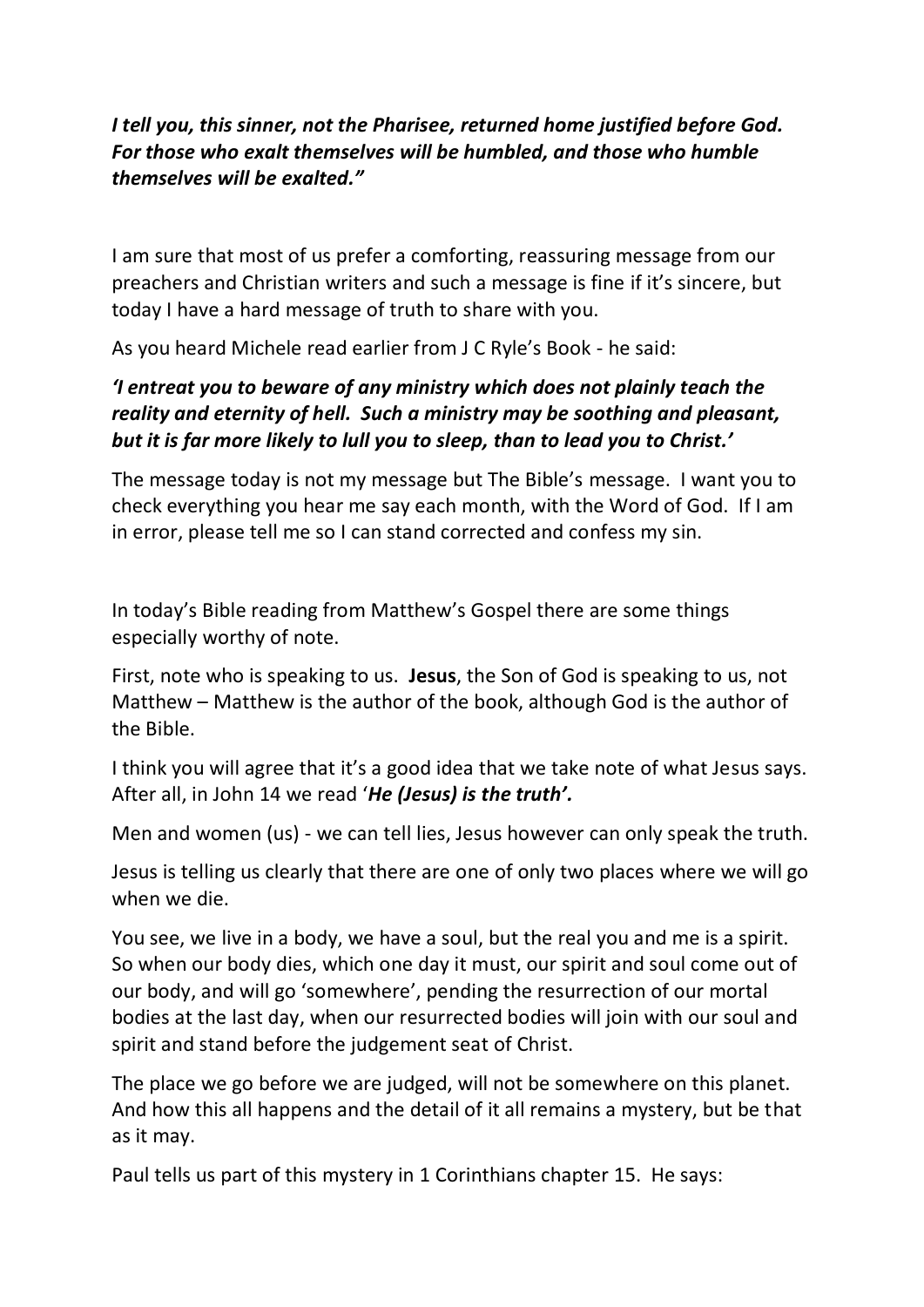*<sup>51</sup> 'But let me reveal to you a wonderful secret. We will not all die, but we will all be transformed! <sup>52</sup> It will happen in a moment, in the blink of an eye, when the last trumpet is blown. For when the trumpet sounds, those who have died will be raised to live forever. And we who are living will also be transformed. <sup>53</sup> For our dying bodies must be transformed into bodies that will never die; our mortal bodies must be transformed into immortal bodies.'*

So, our natural body dies, but the real you and I will live on in new immortal bodies. The question is where we will live and what will that life after bodily death be like?

Jesus says in the passage I read earlier, that we will either 'inherit the Kingdom' or we will go 'into the eternal fire prepared for the devil and his demons.'

He then re-phrases this to say 'they (the goats as He calls them) will go away into eternal punishment, but the righteous (the sheep) will go into eternal life."

That statement should concern us all!

Because, if you or I are considered by Jesus to be a sheep, we are Ok, and we can have peace and be reassured that one day we will spend eternity in Heaven with Almighty God, Jesus and all the angels.

## **BUT, if we are a goat, we need to be very concerned. We need the conviction of the Holy Spirit to bring us to confession and repentance, in order to be sure of our salvation**

Right now you might be thinking, this is a strange teaching. This can't be right. My vicar, priest, minister, pastor has never talked about this. Everybody who goes to church will go to Heaven. Surely?

Well, if that were true; if what I am sharing with you today is a lie, why does Jesus tell us about - and warn us about - the fact that anyone who he considers a goat will end up in Hell?

Let me ask you to relax for a moment, close your eyes if it helps you concentrate, and listen to some verses spoken by the Son of God in the Bible. I have chosen just five scriptures but there are many others saying the same thing about the subject of Hell.

Talking to His disciples in Matthew 10 v 28, Jesus said:

*<sup>28</sup> "Don't be afraid of those who want to kill your body; they cannot touch your soul. Fear only God, who can destroy both soul and body in hell."*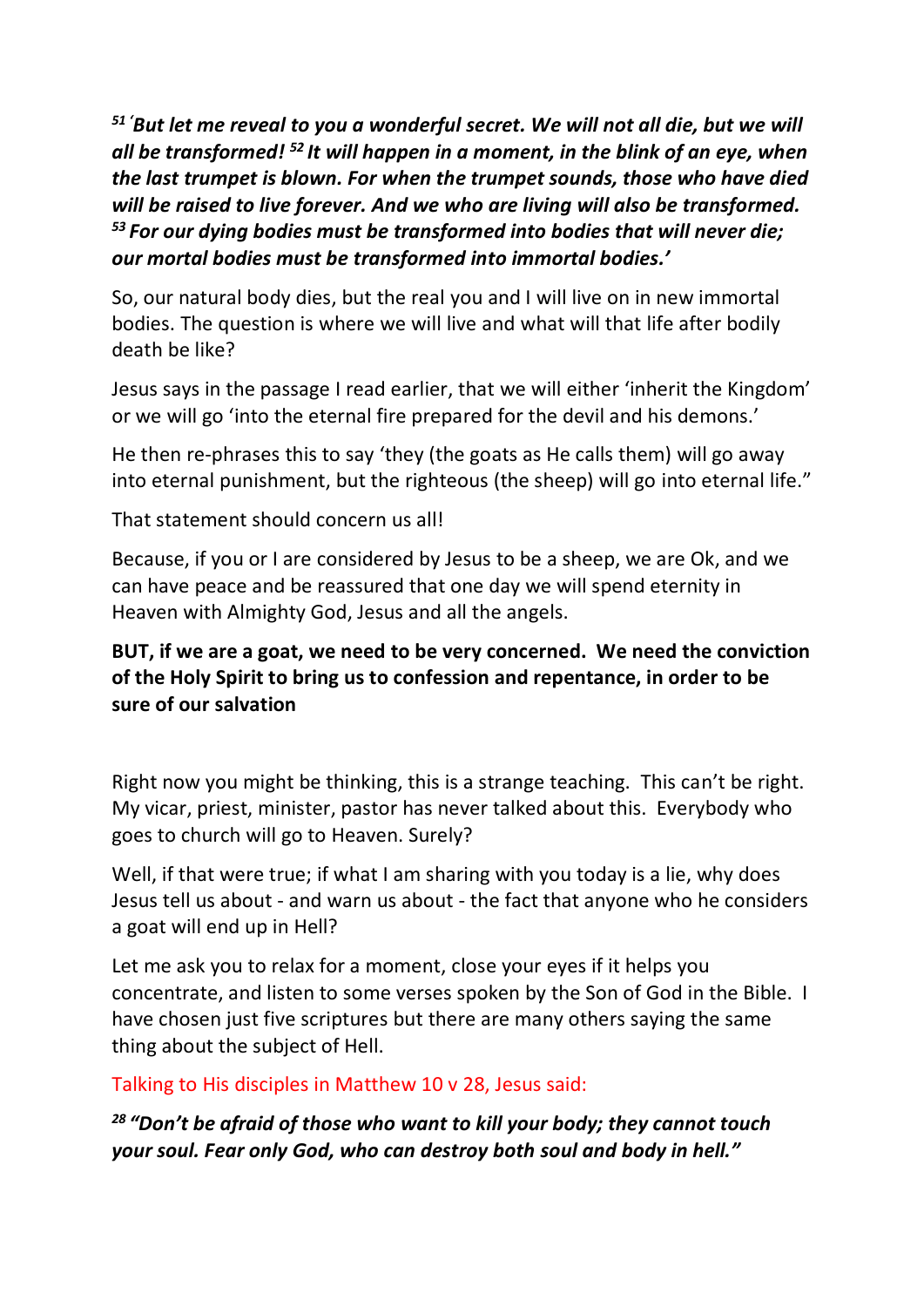In Matthew 13, Jesus speaks to the crowds again – the parable of the weeds in the field. His disciples ask Him to explain it to them and he says this: (Mathew 13 v 40-43)

*<sup>40</sup> "Just as the weeds are sorted out and burned in the fire, so it will be at the end of the world. <sup>41</sup> The Son of Man will send his angels, and they will remove from his Kingdom everything that causes sin and all who do evil. <sup>42</sup> And the angels will throw them into the fiery furnace, where there will be weeping and gnashing of teeth. <sup>43</sup> Then the righteous will shine like the sun in their Father's Kingdom.* 

*Anyone with ears to hear should listen and understand!"*

Now, in Luke 13 v  $23 - 28$  we read the following:

*<sup>23</sup> Someone asked Jesus, "Lord, will only a few be saved?"*

*He replied, <sup>24</sup> "Work hard to enter the narrow door to God's Kingdom, for many will try to enter but will fail. <sup>25</sup>When the master of the house has locked the door, it will be too late. You will stand outside knocking and pleading, 'Lord, open the door for us!' But he will reply, 'I don't know you or where you come from.' <sup>26</sup> Then you will say, 'But we ate and drank with you, and you taught in our streets.' <sup>27</sup>And he will reply, 'I tell you, I don't know you or where you come from. Get away from me, all you who do evil.'*

*<sup>28</sup> "There will be weeping and gnashing of teeth, for you will see Abraham, Isaac, Jacob, and all the prophets in the Kingdom of God, but you will be thrown out."*

In Matthew 5 and verse 20, Jesus warned the crowds that even their religious leaders were hypocrites, He gave the people a warning:

*"Unless your righteousness is better than the righteousness of the teachers of religious law and the Pharisees, you will never enter the Kingdom of Heaven!"*

My last Scripture is where John the Baptist confronted the ministers of the day and gave them a stark warning in Matthew 3 v 7-12, it says:

*' <sup>7</sup>When he saw many Pharisees and Sadducees coming to watch him baptize, he denounced them. "You brood of snakes!" he exclaimed. "Who warned you to flee God's coming wrath? <sup>8</sup> Prove by the way you live that you have repented of your sins and turned to God. <sup>9</sup>Don't just say to each other, 'We're safe, for we are descendants of Abraham.' That means nothing, for I tell you, God can create children of Abraham from these very stones. <sup>10</sup> Even now the axe of God's judgment is poised, ready to sever the roots of the trees. Yes,*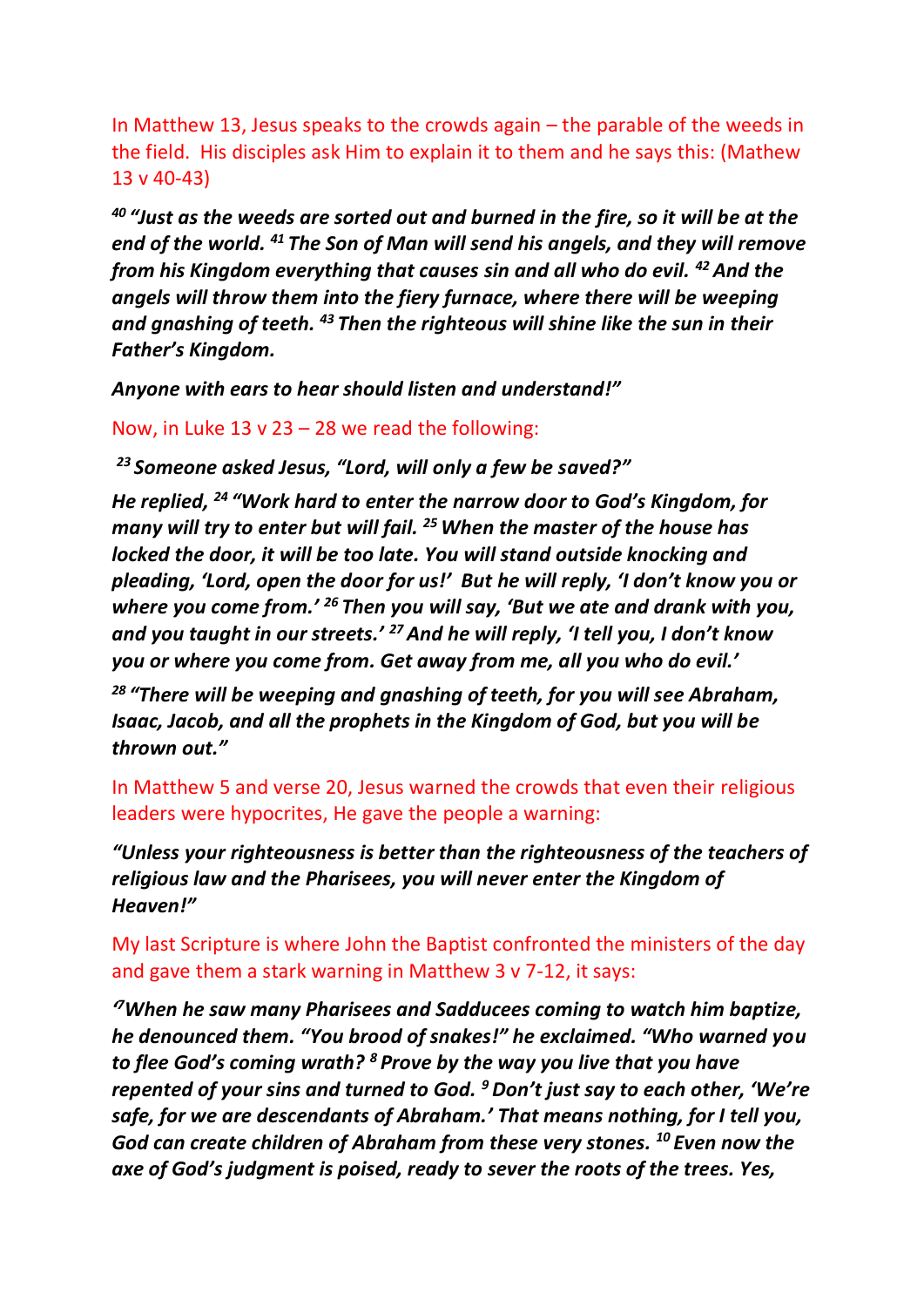*every tree that does not produce good fruit will be chopped down and thrown into the fire.*

*<sup>11</sup> "I baptize with water, those who repent of their sins and turn to God. But someone is coming soon who is greater than I am—so much greater, that I'm not worthy even to be his slave and carry his sandals. He will baptize you with the Holy Spirit and with fire. <sup>12</sup>He is ready to separate the chaff from the wheat with his winnowing fork. Then he will clean up the threshing area, gathering the wheat into his barn but burning the chaff with never-ending fire."*

What will Jesus do? The Bible tells us here that He will burn the chaff with never-ending fire!

These are difficult words to hear aren't they, BUT they are the truth of God's Holy Word!

Believe me, there are scores of other scriptures that tell us the same truth – that many people are heading for Hell when they die. If you would like to take away a book that lists many of these scriptures, then please help yourself to a free copy when we have finished.

An old friend of mine – a Jehovah's Witness who does not believe in Hell - said to me many years ago 'How could a God of love send anyone to Hell?' It was a good question. At that time it stumped me. I had no answer for him.

I later turned to the scriptures. And there I found in 2 Peter 3 v 9: The Lord does not want *'anyone to perish, but everyone to come to repentance.'*

So, God wants all to come to eternal life and spend eternity with Him and so it is clear to me that it is not His will that anyone should go to Hell. The truth is that **we** condemn ourselves to that place through unbelief and our sinful lifestyle.

In the reading today, Jesus said this *"Away with you, you cursed ones, into the eternal fire prepared for the devil and his demons."* 

Clearly, Hell was originally created by God to be the place where Satan and his demons would spend eternity. If we are not following God, but are following some other god, or if we are an atheist who does not believe in God, then the only place such a person will spend eternity is Hell – unless they repent. According to the Bible, according to Jesus, there is no other place for the dead – just Heaven or Hell.

So, which are we, 'Sheep or goats?' How can we be sure? Who can be saved?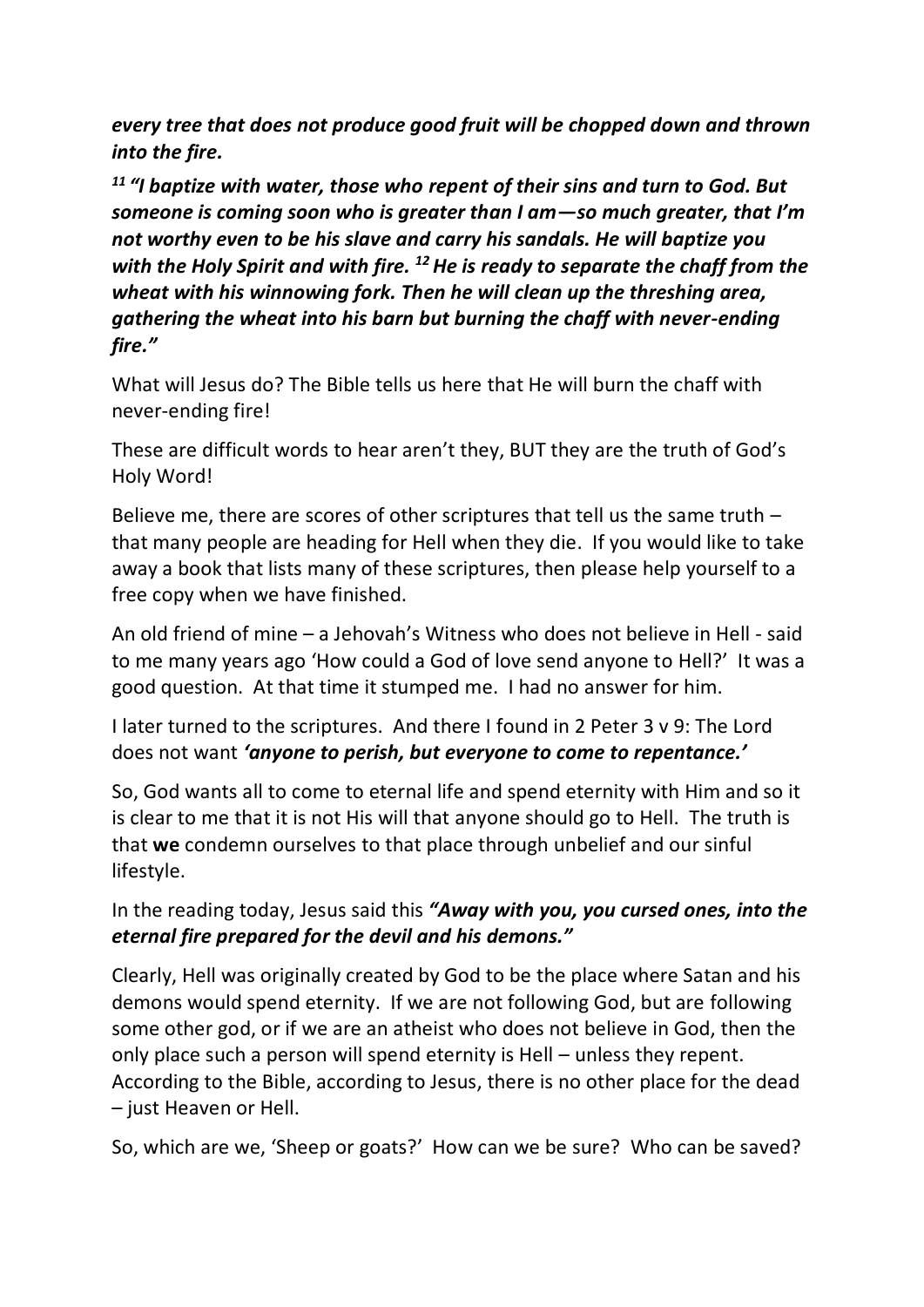Well there is hope isn't there? There **is great hope** in Christ. As the Bible says in Colossians 1 v 27, *'Christ in you, your hope of glory.*' – Jesus Christ alone can save us, but we have an important part to play.

Last month we talked about what we need to be and do to be sure of our salvation. This month I felt God tell me to talk about what happens when we die, if we are not saved.

So let's be clear about how we can know we are saved; - that Heaven is our final resting place:

Only one faith, one God, leads to everlasting life. Jesus alone is the way, the truth and the life. No man or woman comes to the Father, the one true God, (the God of the Jews and the God of the Christians), except through Him. As I have said to you over the past few months, In order to see and enter the Kingdom of God we must be baptised for the repentance of our sins, be born again of the Holy Spirit, and believe and trust in Jesus Christ for our salvation.

As C S Lewis was saying, in effect in the earlier quote, 'Just because you go to church does not guarantee your salvation'.

No, we have to believe and obey and follow Christ. We are not to resist or neglect any part of His teaching simply because we may feel uncomfortable with it!

From our love of Christ will flow the fruit of the Spirit which - in a word - is 'Christlikeness'.

And so it will be natural to Christ's followers to 'give to the hungry something to eat; give to the thirsty something to drink. To invite in the stranger or clothe the poor; to look after the sick and to visit prisoners.'

These things will be natural to those who will inherit eternal life. After all, Jesus said in Matthew 7 v 20 concerning His true followers*: 'by their fruit you will recognise them'* and what is that fruit? – Christlikeness; the willingness and commitment to do what Jesus would do, every chance that we get.

Last month I reminded you that Jesus said 'narrow is the way that leads to eternal life.'

That road isn't an easy one. We are sent many challenges along the way. As I close, I want to say that in the very last book of the Bible, Jesus gives his disciple John a vision. In chapters 1 to 3 of the Book of Revelation, He gives John a different message to seven of the very first churches that were established on earth. You might think they had got it all together. After all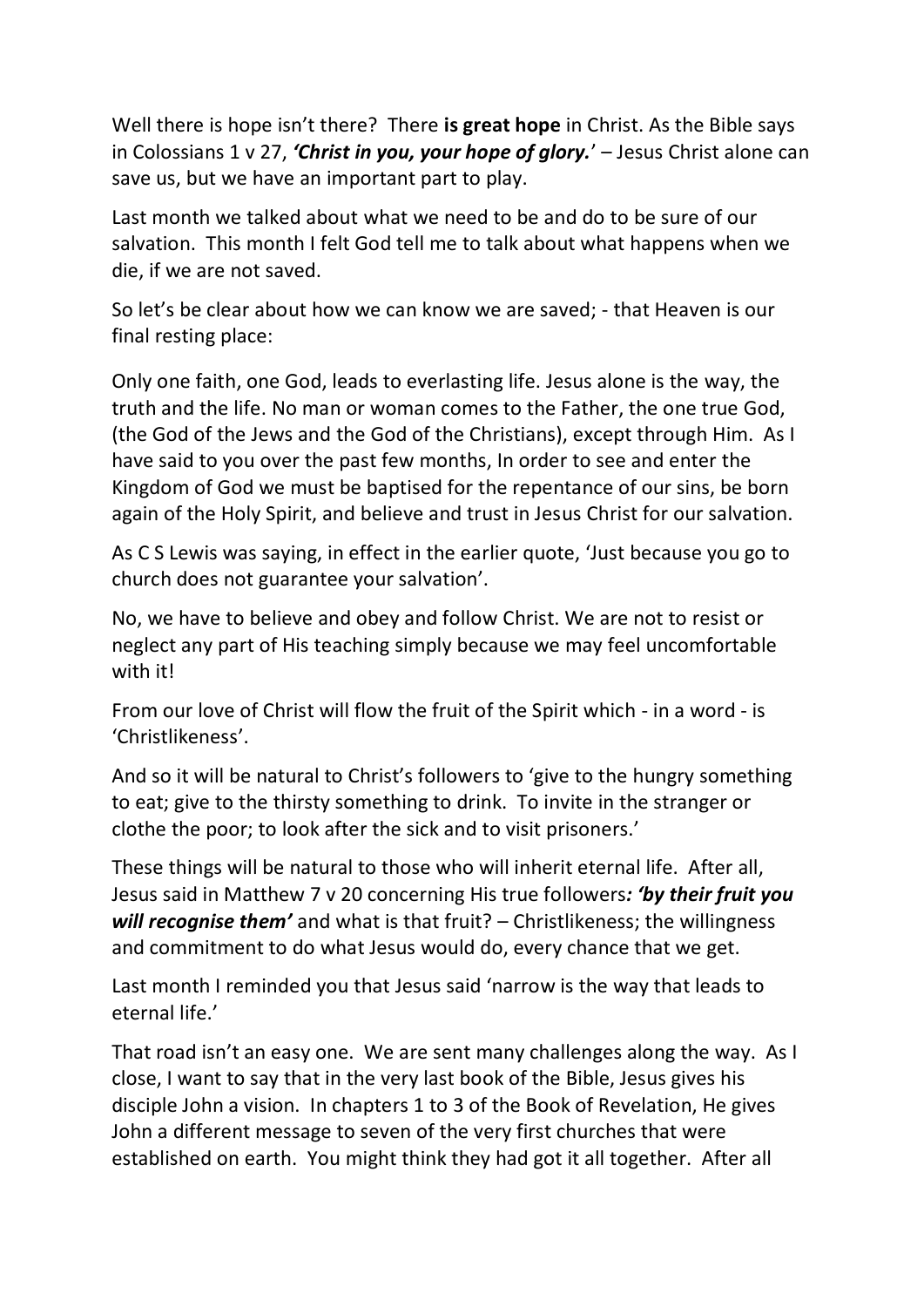some of those early Christians probably walked around with Jesus – they listened to him teaching. But only one of those seven churches was commended by Jesus for doing what was right – to the others, Jesus gave a stark warning. How much more so, would he warn our churches today?

#### He told the church in Ephesus:

*4 "I have this complaint against you. You don't love me or each other as you did at first. If you don't repent, I will come and remove your lampstand from its place among the churches' (in other words, your church will be no more!)*

#### To the church in Smyrna:

*"Don't be afraid of what you are about to suffer. The devil will throw some of you into prison to test you. You will suffer for ten days. But if you remain faithful even when facing death, I will give you the crown of life."*

The Church in Pergamum had some members who practised sexual sin and ate food sacrificed to idols. To them Jesus said:

*"Repent of your sin, or I will come to you suddenly and fight against you with the sword of my mouth."*

In the church in Thyatira, there was a woman teaching them to commit sexual sin. Jesus said:

*'I gave her time to repent, but she does not want to turn away from her immorality.*

*<sup>22</sup> "Therefore, I will throw her on a bed of suffering, and those who commit adultery with her will suffer greatly unless they repent and turn away from her evil deeds. <sup>23</sup> I will strike her children dead.'*

#### To the church in Laodicea He said:

*"I know all the things you do, that you are neither hot nor cold. I wish that you were one or the other! <sup>16</sup> But since you are like lukewarm water, neither hot nor cold, I will spit you out of my mouth!"*

#### To the Church in Sardis, He said:

*"Wake up! Strengthen what little remains, for even what is left is almost dead. I find that your actions do not meet the requirements of my God. <sup>3</sup>Go back to what you heard and believed at first; hold to it firmly. Repent and turn to me again. If you don't wake up, I will come to you suddenly, as unexpected as a thief."*